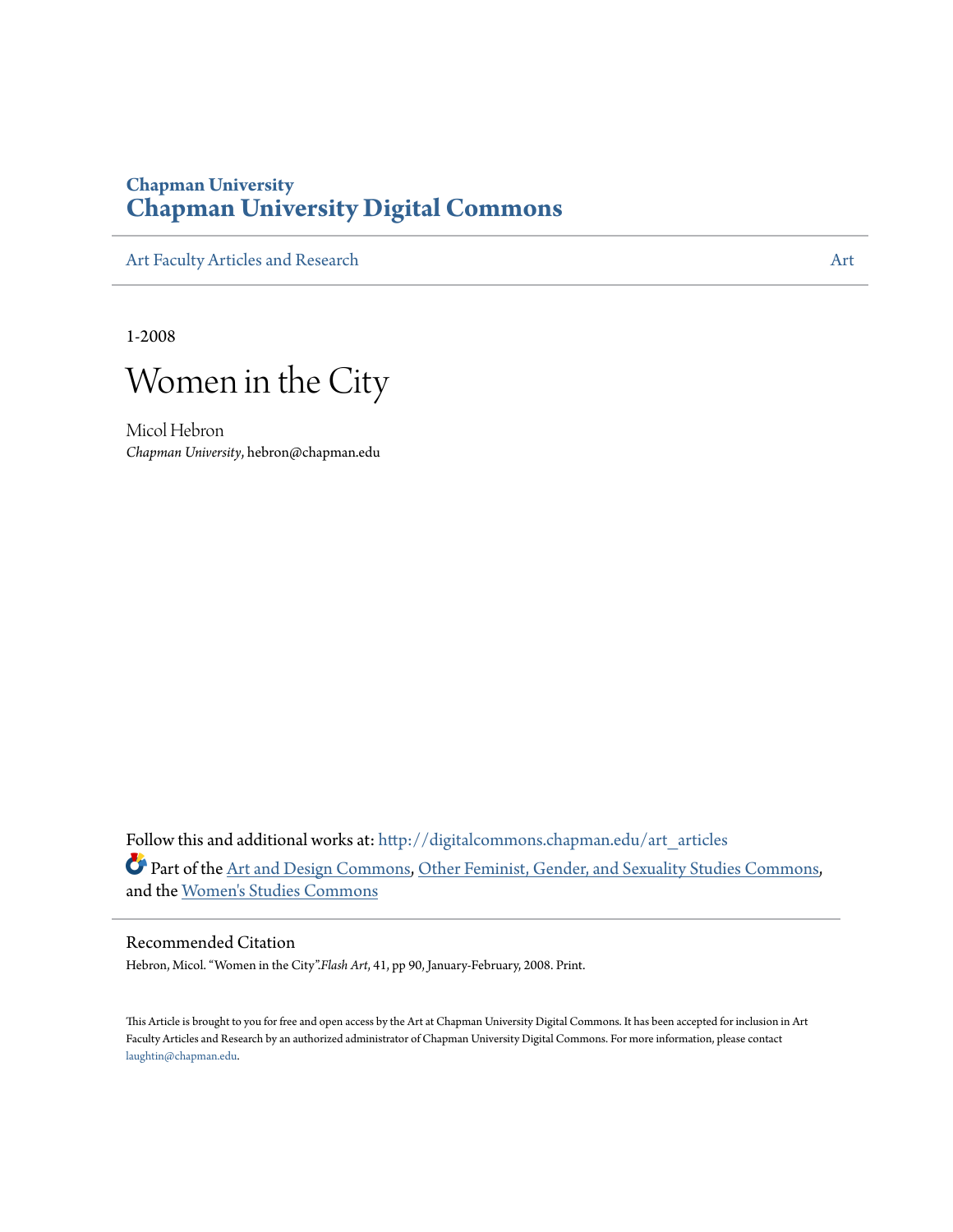## Women in the City

#### **Comments**

This article was originally published in *[Flash Art International](http://www.flashartonline.com/)*, volume 41, in January-February 2008.

#### **Copyright**

Flash Art International